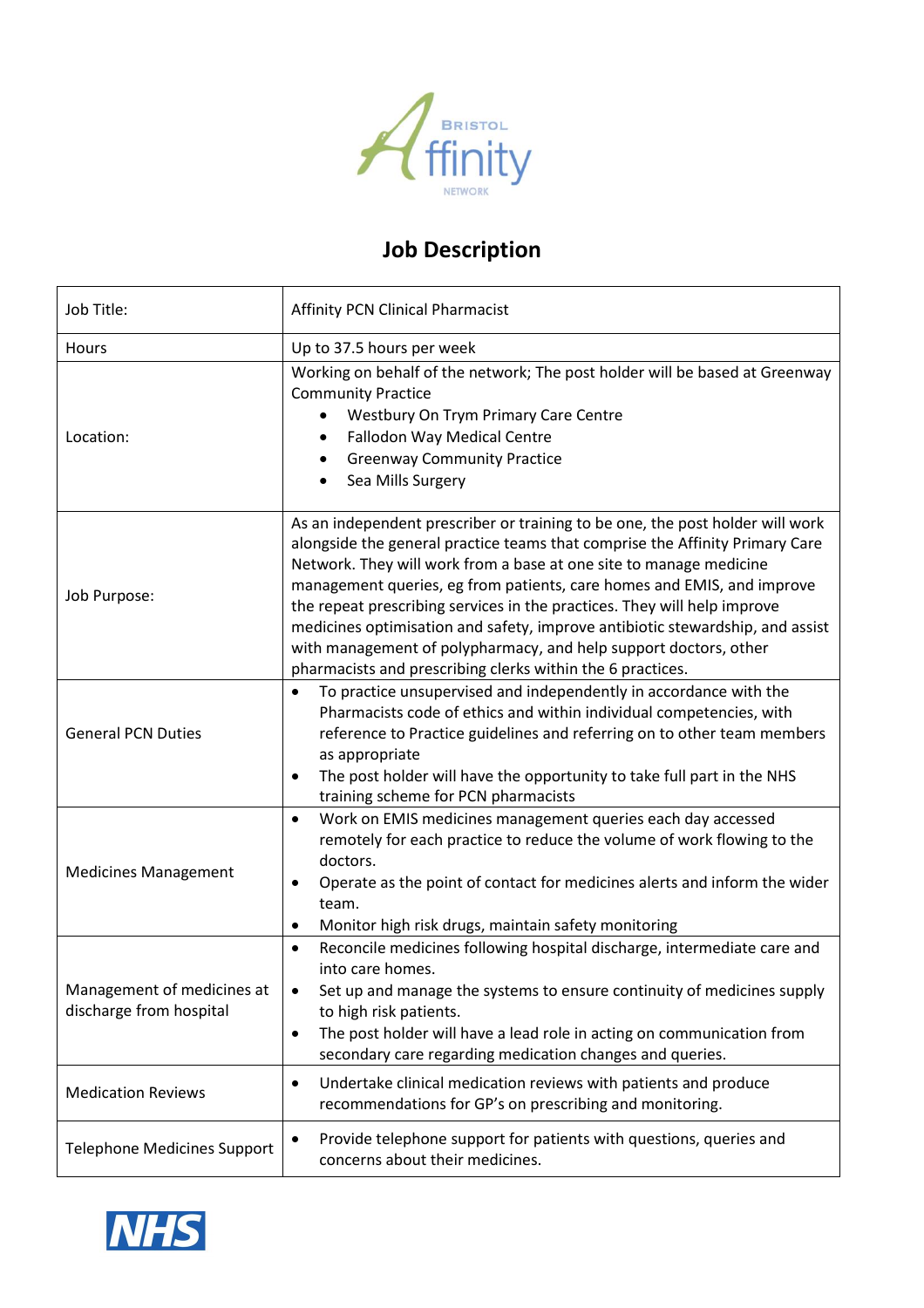| <b>Repeat Prescribing</b>                  | Produce and implement a repeat prescribing policy within each PCN<br>$\bullet$<br>To manage the repeat prescribing reauthorisation process by reviewing<br>patient requests for repeat prescriptions<br>Review medicines reaching review dates<br>$\bullet$<br>Highlight patients needing a review                                                                                                                                                 |
|--------------------------------------------|----------------------------------------------------------------------------------------------------------------------------------------------------------------------------------------------------------------------------------------------------------------------------------------------------------------------------------------------------------------------------------------------------------------------------------------------------|
| Medicine information for<br>practice staff | Provide primary support to general practice staff with regards to<br>$\bullet$<br>prescription and medication queries.<br>Suggest and recommend solutions<br>Provide follow up for patients to monitor the effect of any changes<br>$\bullet$                                                                                                                                                                                                      |
| Signposting                                | Ensure patients are referred to the most appropriate health care<br>professional for appropriate care                                                                                                                                                                                                                                                                                                                                              |
| <b>Public Health</b>                       | To support public health campaigns<br>٠<br>To provide specialist knowledge on all public health programmes<br>$\bullet$<br>available to the public                                                                                                                                                                                                                                                                                                 |
| <b>QOF &amp; Enhanced Services</b>         | To provide clinical leadership on medicines optimisation and quality<br>$\bullet$<br>improvement<br>Oversee the PCN activities in relation to performance related activity for<br>$\bullet$<br>areas of responsibility so as to maximise achievement<br>Evaluate data held to ensure full population is reviewed and reported<br>$\bullet$<br>Work with Performance Coordinator to ensure reports are submitted in a<br>$\bullet$<br>timely manner |

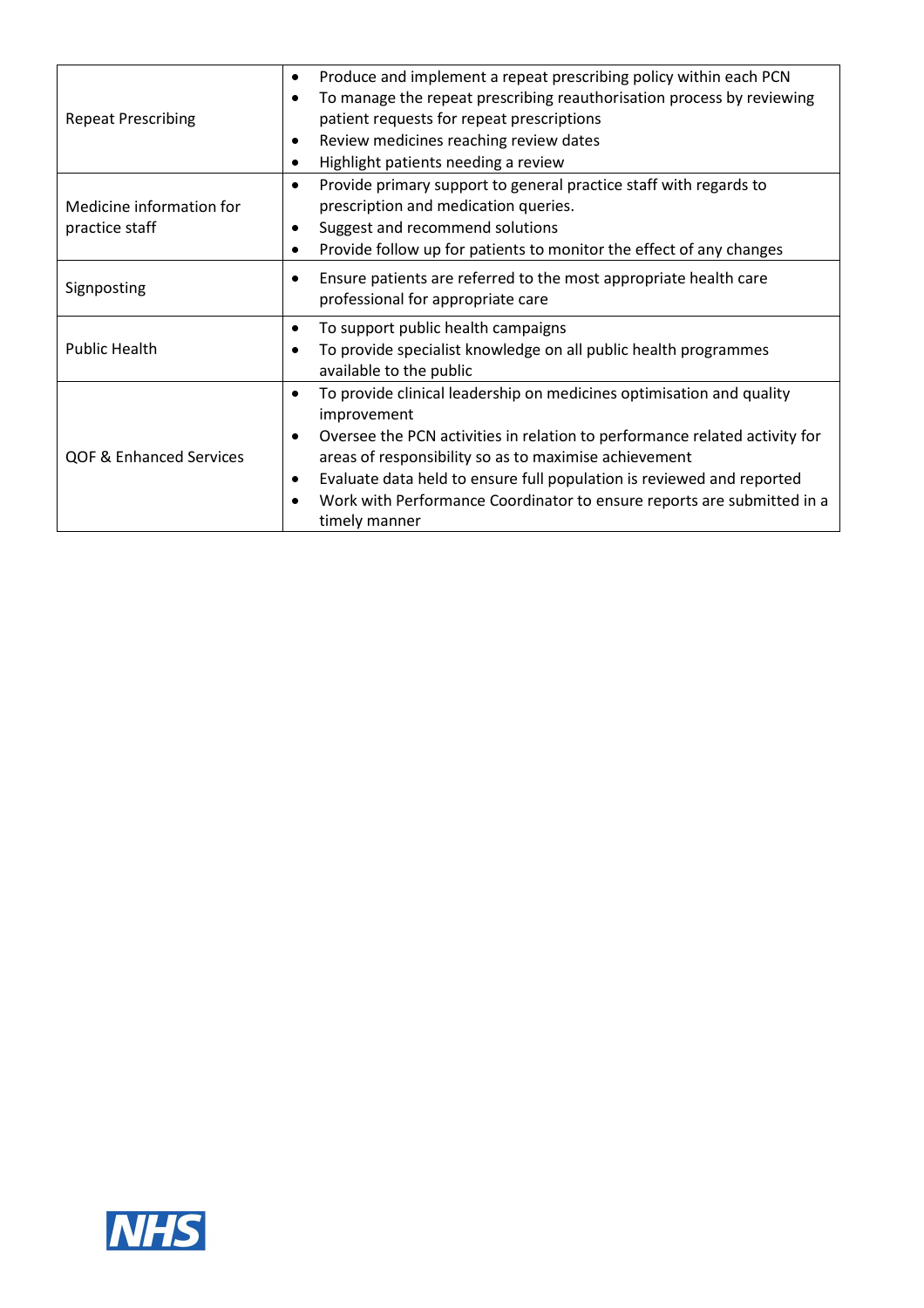|                                                    | Attend PCN prescribing meetings and meet with each practice for fact<br>$\bullet$                                      |
|----------------------------------------------------|------------------------------------------------------------------------------------------------------------------------|
|                                                    | finding and support.                                                                                                   |
|                                                    | Attend appropriate meetings in each of the practices to provide support,<br>$\bullet$                                  |
|                                                    | improve quality and meet each practices individual prescribing needs                                                   |
|                                                    | Works collaboratively with their PCN clinical director.<br>٠                                                           |
|                                                    | Recognises the roles of other colleagues within the network and their                                                  |
|                                                    | role to patient care                                                                                                   |
|                                                    | Demonstrates use of appropriate communication to gain the co-                                                          |
|                                                    | operation of relevant stakeholders (including patients, senior and peer                                                |
|                                                    | colleagues, and other professionals, other NHS/private organisations e.g.                                              |
|                                                    | CCGs)                                                                                                                  |
|                                                    | Demonstrates ability to lead a team<br>٠                                                                               |
|                                                    | Is able to recognise personal limitations and refer to more appropriate                                                |
|                                                    | colleague(s) when necessary                                                                                            |
|                                                    | Liaises with colleagues including CCG and STP/ICS Pharmacists on<br>$\bullet$                                          |
|                                                    | prescribing related matters to ensure consistency of patient care and                                                  |
|                                                    | benefit                                                                                                                |
|                                                    | Liaises with colleagues including CCG and STP/ICS Pharmacists and Heads<br>٠                                           |
| Communication/Collaborative<br>working arrangement | of Medicines Management/ Optimisation to benefit from peer support                                                     |
|                                                    | Ensure that the practices integrate with community and hospital<br>٠                                                   |
|                                                    | pharmacies to help utilise skill mix, improve patient outcomes, ensure                                                 |
|                                                    | better access to healthcare and help manage workload.                                                                  |
|                                                    | Liaises with network GP Practices and neighbouring networks as needed<br>$\bullet$                                     |
|                                                    | for the collective benefit of patients                                                                                 |
|                                                    | Including but not limited to;<br>٠                                                                                     |
|                                                    | 1. Patients and their representatives                                                                                  |
|                                                    | 2. GP, nurses and other practice staff<br>٠                                                                            |
|                                                    | 3. Social prescribers, first contact physiotherapists, physician's associates                                          |
|                                                    | and paramedics.                                                                                                        |
|                                                    | 4. Community pharmacists and support staff                                                                             |
|                                                    | 5. Other members of the medicines management (MM) team including<br>٠                                                  |
|                                                    | pharmacists, Pharmacy Technicians and Dieticians                                                                       |
|                                                    | 6.Locality / GP prescribing lead                                                                                       |
|                                                    | 7. Locality managers<br>٠                                                                                              |
|                                                    | 8. Community nurses and other allied health professionals<br>٠                                                         |
|                                                    | 9. Hospital staff with responsibilities for prescribing and medicines<br>٠                                             |
|                                                    | optimisation                                                                                                           |
|                                                    | To contribute towards the development and implementation of policies,<br>$\bullet$                                     |
|                                                    | standards and guidelines across the PCN with regards to medicines                                                      |
| <b>Clinical Governance/Quality</b>                 | management                                                                                                             |
|                                                    | To be aware of clinical governance and risk management systems<br>٠                                                    |
|                                                    | Work with general practice teams to ensure compliance with CQC<br>$\bullet$<br>standards where medicines are involved. |
|                                                    | To be involved in the education, training and mentorship of students of<br>$\bullet$                                   |
|                                                    | all disciplines as required                                                                                            |
| Education/Research                                 | To cooperate and participate in any research projects within the PCN as<br>$\bullet$                                   |
|                                                    | required                                                                                                               |
|                                                    |                                                                                                                        |

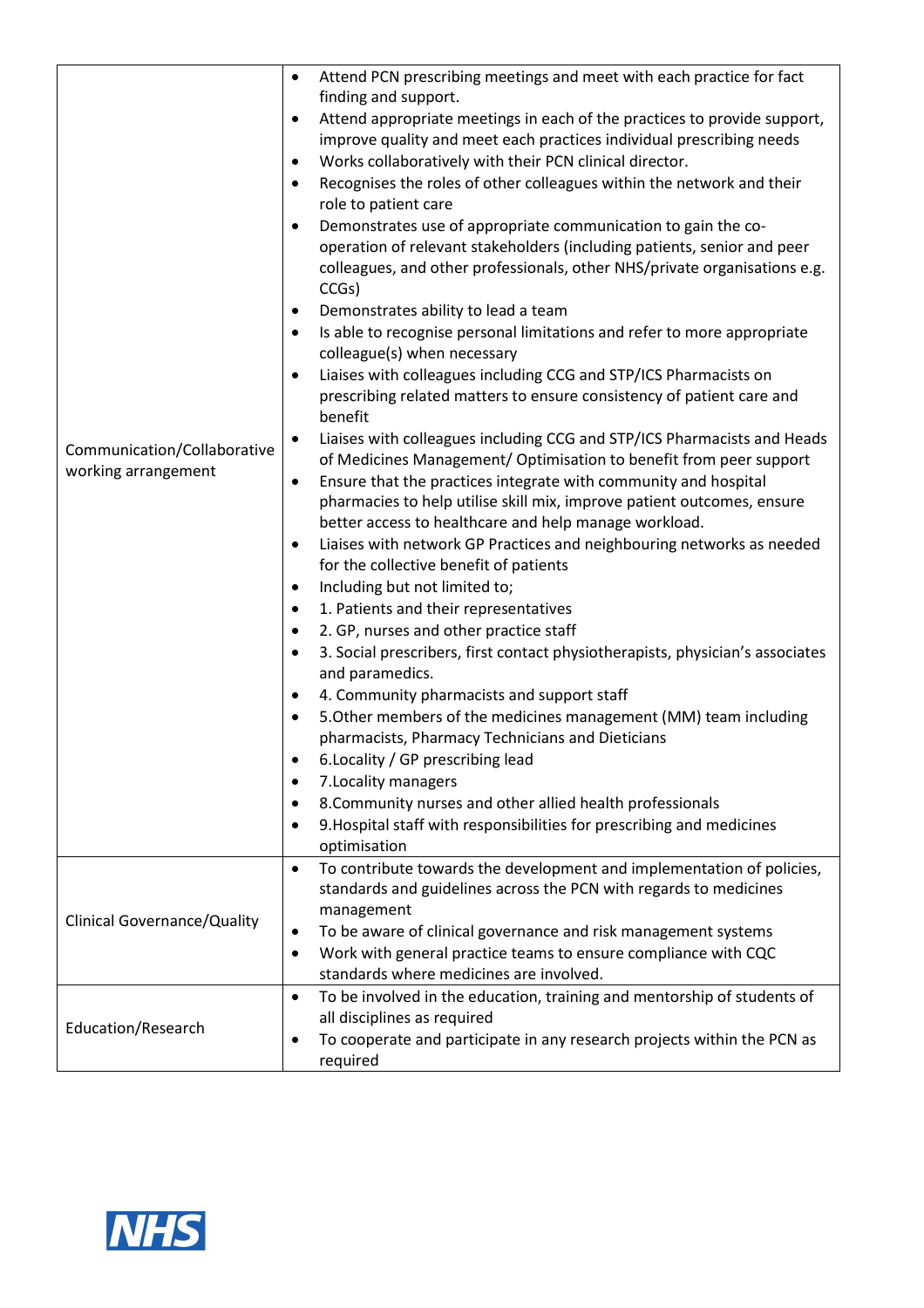|                                        | $\bullet$ | All staff should understand the implications of Data Protection Act and                                            |
|----------------------------------------|-----------|--------------------------------------------------------------------------------------------------------------------|
|                                        |           | Caldicott Guardian                                                                                                 |
|                                        | $\bullet$ | In the course of seeking treatment, patients entrust us with, or allow us                                          |
|                                        |           | to gather, sensitive information in relation to their health and other                                             |
|                                        |           | matters. They do so in confidence and have the right to expect that staff                                          |
|                                        |           | will respect their privacy and act appropriately                                                                   |
|                                        | ٠         | In the performance of the duties outlined in this Job Description, the                                             |
|                                        |           | post-holder may have access to confidential information relating to                                                |
| Confidentiality                        |           | patients and their carers, practice staff and other healthcare workers.                                            |
|                                        |           | They may also have access to information relating to the practice as a                                             |
|                                        |           | business organisation. All such information from any source is to be                                               |
|                                        |           | regarded as strictly confidential                                                                                  |
|                                        | $\bullet$ | Information relating to patients, carers, colleagues, other healthcare                                             |
|                                        |           | workers or the business of the practice may only be divulged to                                                    |
|                                        |           | authorised persons in accordance with the practice policies and                                                    |
|                                        |           | procedures relating to confidentiality and the protection of personal and                                          |
|                                        |           | sensitive data.                                                                                                    |
|                                        | $\bullet$ | The post-holder will assist in promoting and maintaining their own and                                             |
|                                        |           | others' health, safety and security as defined in the practice Health &                                            |
|                                        |           | Safety Policy and Health & Safety at Work Act (1974), to include:                                                  |
|                                        | $\bullet$ | Using personal security systems within the workplace according to                                                  |
|                                        |           | practice guidelines                                                                                                |
| Health & Safety                        | $\bullet$ | Identifying the risks involved in work activities and undertaking such                                             |
|                                        |           | activities in a way that manages those risks                                                                       |
|                                        | $\bullet$ | Making effective use of training to update knowledge and skills                                                    |
|                                        | ٠         | Using appropriate infection control procedures, maintaining work areas                                             |
|                                        |           | in a tidy and safe way and free from hazards                                                                       |
|                                        | ٠         | Reporting potential risks identified.                                                                              |
|                                        | $\bullet$ | The post-holder will support the equality, diversity and rights of patients,<br>carers and colleagues, to include: |
|                                        | $\bullet$ | Acting in a way that recognises the importance of people's rights,                                                 |
|                                        |           | interpreting them in a way that is consistent with practice procedures                                             |
|                                        |           | and policies, and current legislation                                                                              |
| Equality & Diversity                   | $\bullet$ | Respecting the privacy, dignity, needs and beliefs of patients, carers and                                         |
|                                        |           | colleagues                                                                                                         |
|                                        | $\bullet$ | Behaving in a manner which is welcoming to and of the individual, is non-                                          |
|                                        |           | judgmental and respects their circumstances, feelings priorities and                                               |
|                                        |           | rights.                                                                                                            |
|                                        | $\bullet$ | Involvement in individual performance review, including taking                                                     |
| Personal & Professional<br>Development |           | responsibility for maintaining a record of own personal and/or                                                     |
|                                        |           | professional development                                                                                           |
|                                        | ٠         | Maintain continued education by attendance at courses and study days                                               |
|                                        |           | as deemed useful or necessary for both professional development AND                                                |
|                                        |           | as required by the PCN. This is likely to include taking part in the network                                       |
|                                        |           | pharmacist training scheme.                                                                                        |
|                                        | $\bullet$ | Taking responsibility for own development, learning and performance                                                |
|                                        |           | and demonstrating skills and activities to others who are undertaking                                              |
|                                        |           | similar work.                                                                                                      |